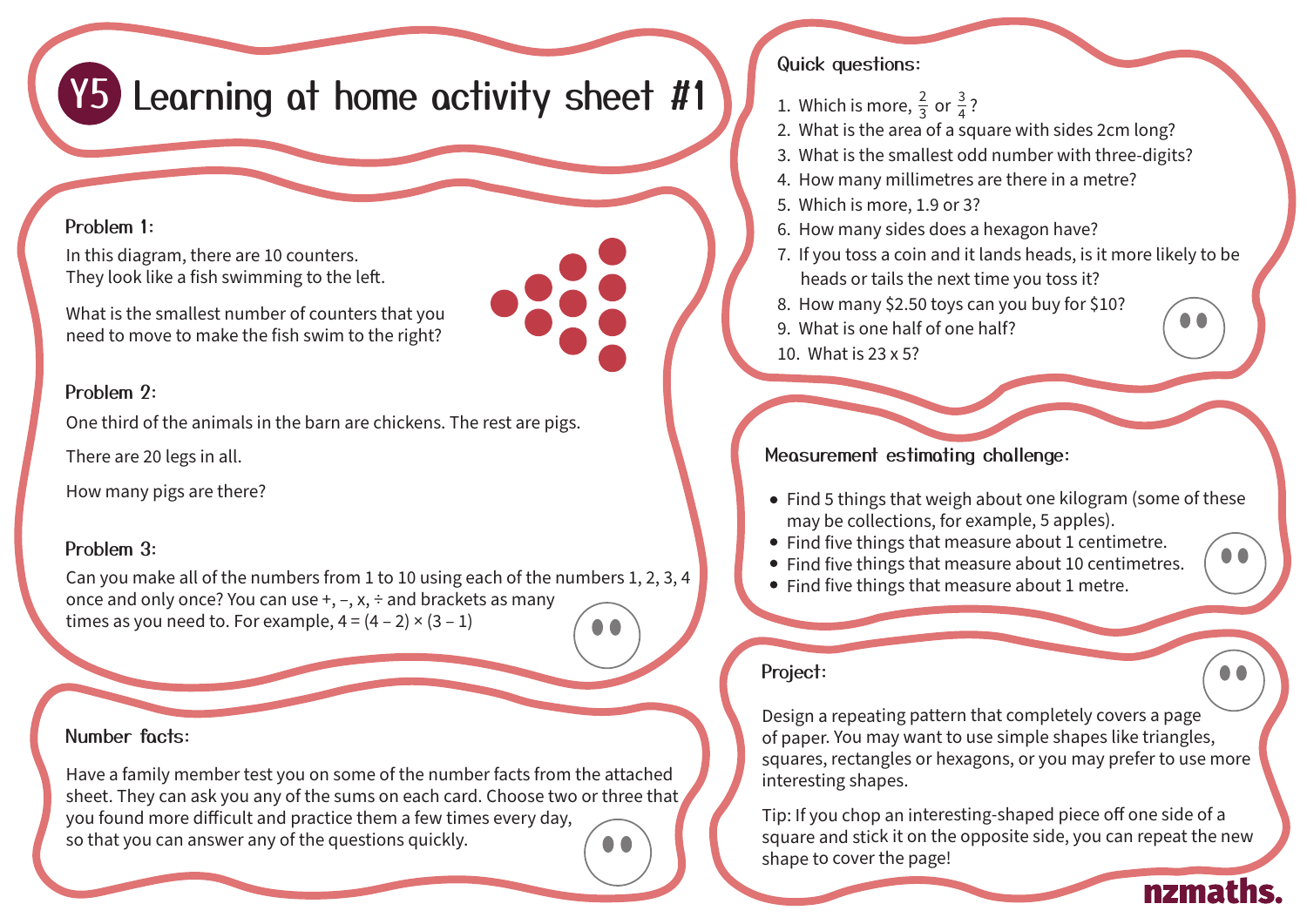# Learning at home: Notes for whanau

*When your child finishes each activity, ask them to add a mouth to the face to show how they felt about that activity.*



#### **Problem 1:**

You can make the fish swim in the opposite direction by moving just three counters.



Can you do this in any other way?

#### **Problem 2:**

The easiest way to solve this problem is by guess and check. If there are 20 legs altogether, the most pigs there could be is 5. But then there would be no chickens. If there are 4 pigs, then that uses 16 legs, so there are 4 legs left for chickens, making 2 chickens. If there are 4 pigs and 2 chickens, then one third of the animals are chickens.

#### **Problem 3:**

There are many possibilities for some of these numbers. We will only give one answer here.

| $1 = (2 - 1) \div (4 - 3)$    | $6 = 4 + 3 - 2 + 1$          |
|-------------------------------|------------------------------|
| $2 = 2 \times (4 - 3) \div 1$ | $7 = (4 + 3) \times (2 - 1)$ |
| $3 = [2 + (4 - 3)] \div 1$    | $8 = 4 + 3 + 2 - 1$          |
| $4 = (4 - 2) \times (3 - 1)$  | $9 = (4 + 3 + 2) \times 1$   |
| $5 = (4 + 3 - 2) \times 1$    | $10 = 4 + 3 + 2 + 1$         |

#### **Quick questions:**

| 1.  | $\frac{3}{4}$               |
|-----|-----------------------------|
| 2.  | 4cm <sup>2</sup>            |
| 3.  | 101                         |
| 4.  | 1000                        |
| 5.  | 3                           |
| 6.  | 6                           |
| 7.  | Equally likely              |
| 8.  | 4                           |
| 9.  | One quarter $(\frac{1}{4})$ |
| 10. | 115                         |
|     |                             |

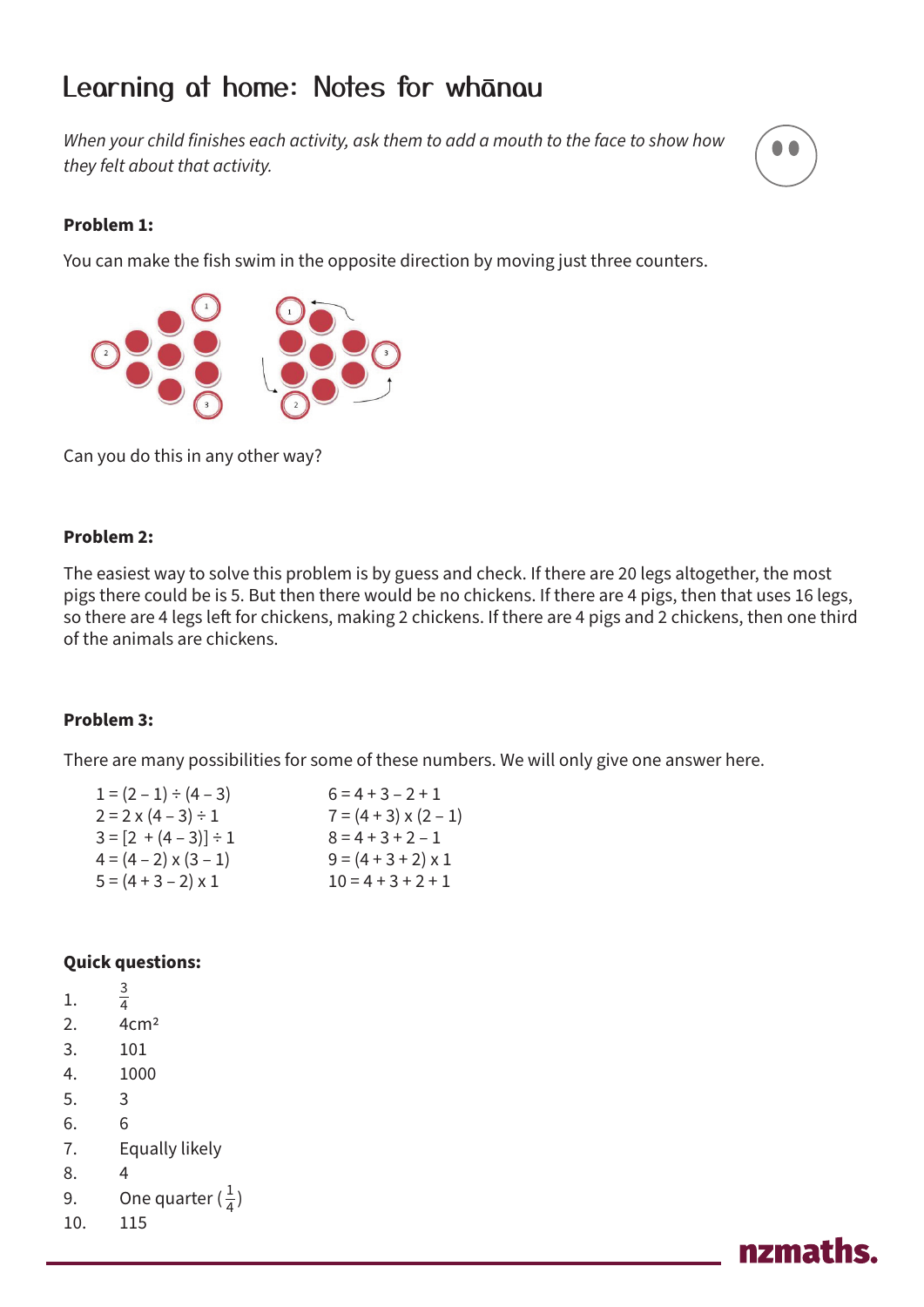| $2 \times 2 = 4$<br>$4 \div 2 = 2$                                               | $2 \times 3 = 6$<br>$3x2=6$<br>$12 \div 4 = 3$<br>$12 \div 2 = 4$ |
|----------------------------------------------------------------------------------|-------------------------------------------------------------------|
| $2 \times 4 = 8$                                                                 | $2 \times 5 = 10$                                                 |
| $4 \times 2 = 8$                                                                 | $5 \times 2 = 10$                                                 |
| $8 \div 4 = 2$                                                                   | $10 \div 5 = 2$                                                   |
| $8 \div 2 = 4$                                                                   | $10 \div 2 = 5$                                                   |
| $2 \times 6 = 12$                                                                | $2 \times 7 = 14$                                                 |
| $6 \times 2 = 12$                                                                | $7 \times 2 = 14$                                                 |
| $12 \div 6 = 2$                                                                  | $14 \div 7 = 2$                                                   |
| $12 \div 2 = 6$                                                                  | $14 \div 2 = 7$                                                   |
| $2 \times 8 = 16$                                                                | $2 \times 9 = 18$                                                 |
| $8 \times 2 = 16$                                                                | $9x2=18$                                                          |
| $16 \div 8 = 2$                                                                  | $18 \div 9 = 2$                                                   |
| $16 \div 2 = 8$                                                                  | $18 \div 2 = 9$                                                   |
| $2 \times 10 = 20$<br>$10 \times 2 = 20$<br>$20 \div 10 = 2$<br>$20 \div 2 = 10$ |                                                                   |

nzmaths.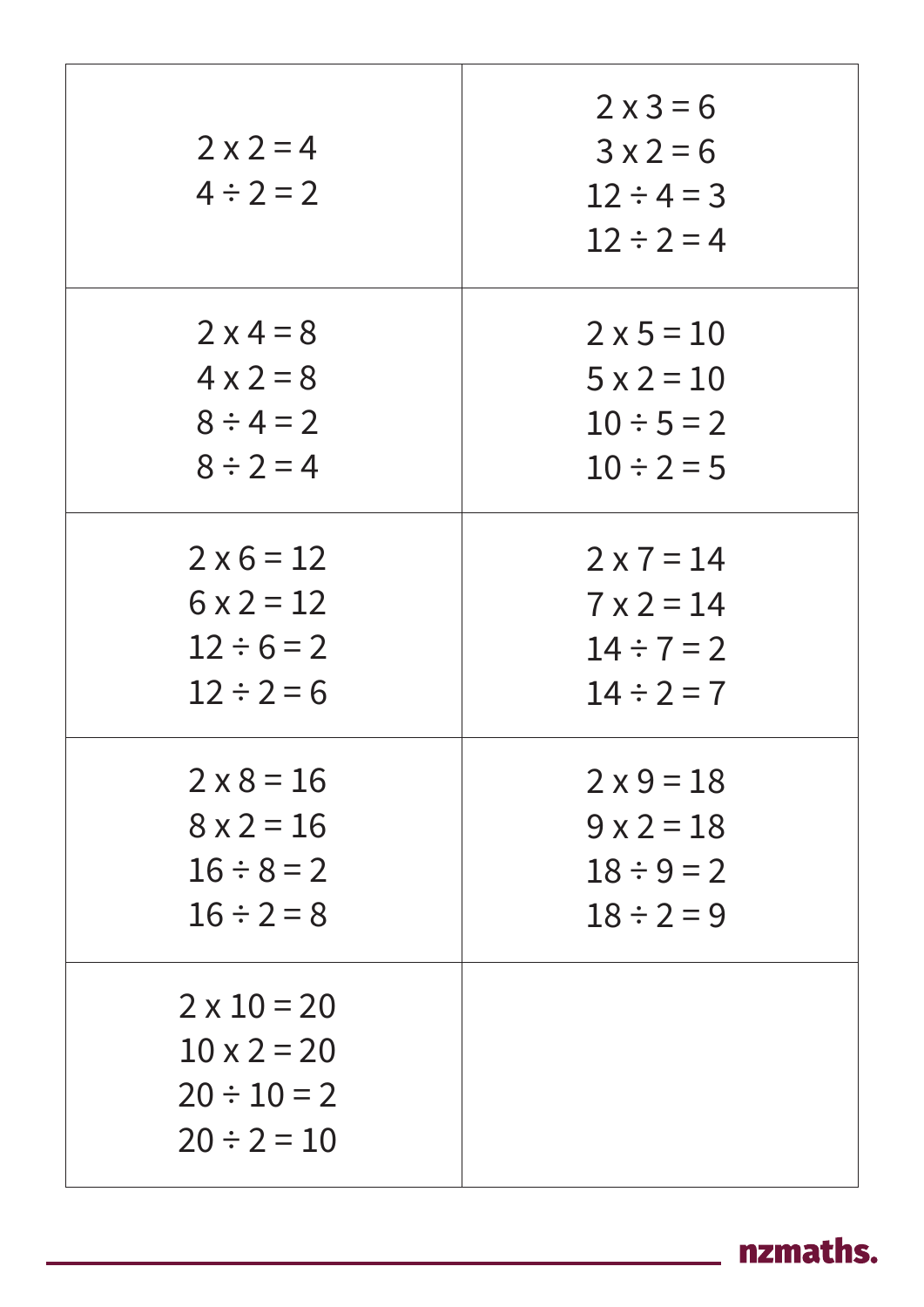| $5 \times 3 = 15$                    | $5 \times 4 = 20$                                                            |
|--------------------------------------|------------------------------------------------------------------------------|
| $3x5=15$                             | $4 \times 5 = 20$                                                            |
| $15 \div 5 = 3$                      | $20 \div 4 = 5$                                                              |
| $15 \div 3 = 5$                      | $20 \div 5 = 4$                                                              |
| $5 \times 5 = 25$<br>$25 \div 5 = 5$ | $5 \times 6 = 30$<br>$6 \times 5 = 30$<br>$30 \div 6 = 5$<br>$30 \div 5 = 6$ |
| $5 \times 7 = 35$                    | $5 \times 8 = 40$                                                            |
| $7 \times 5 = 35$                    | $8 \times 5 = 40$                                                            |
| $35 \div 7 = 5$                      | $40 \div 8 = 5$                                                              |
| $35 \div 5 = 7$                      | $40 \div 5 = 8$                                                              |
| $5 \times 9 = 45$                    | $5 \times 10 = 50$                                                           |
| $9 \times 5 = 45$                    | $10 \times 5 = 50$                                                           |
| $45 \div 9 = 5$                      | $50 \div 10 = 5$                                                             |
| $45 \div 5 = 9$                      | $50 \div 5 = 10$                                                             |
| $10 \times 3 = 30$                   | $10 \times 4 = 40$                                                           |
| $3 \times 10 = 30$                   | $4 \times 10 = 40$                                                           |
| $30 \div 10 = 3$                     | $40 \div 10 = 4$                                                             |
| $30 \div 3 = 10$                     | $40 \div 4 = 10$                                                             |